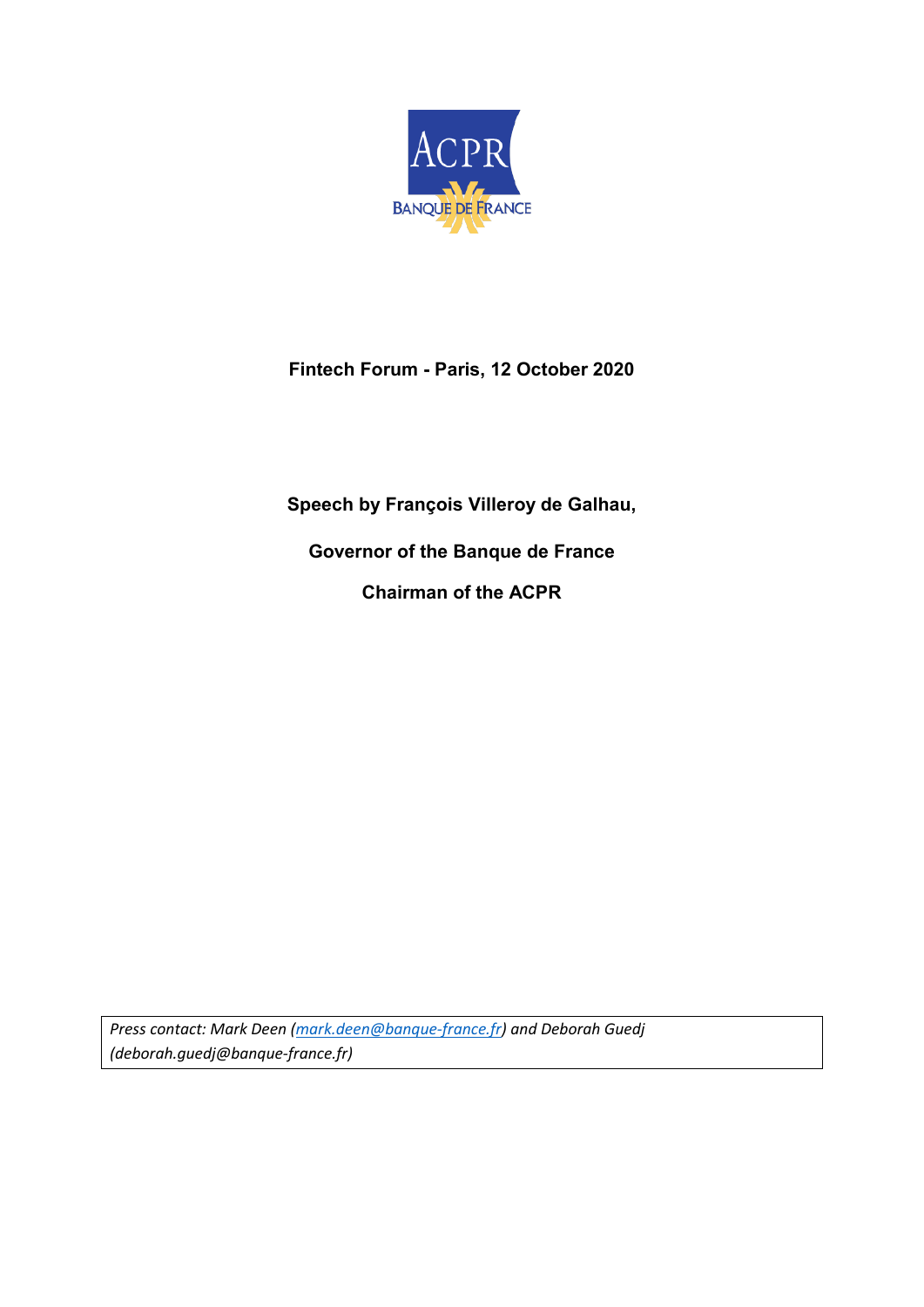Mr Minister, Ladies and Gentlemen,

I am very happy to welcome you here to the Banque de France's premises this morning. I would also like to welcome those joining us remotely. We are all aware of just how important new technologies are in ensuring continuity and stability in this crisis. My dear Cédric, you'd clearly be the first to say so. I would also like to welcome Alain Clot, President of France Fintech, and of course Robert Ophèle, Chairman of the AMF, with which we have organised this Forum. Your presence among us, Mr Minister, is proof of public authorities' commitment to Fintechs. And that is my first message this morning: the Banque de France and the ACPR are also fully committed to supporting Fintechs. I shall then go on to tell you how we intend to act in the digital payment revolution.

\*\*

## **I. The Banque de France and ACPR's support for Fintechs**

Let's start with a question I consider particularly important, and on which there should be no shred of ambiguity between us: why do the Banque de France and ACPR regard Fintechs as important? Because they are an essential element for the financial sector: they deliver creativity and they understand new needs rapidly. And they bring to the forefront French scientific expertise and technology: artificial intelligence, cryptography, distributed ledger technology, etc. Regardless of how they are integrated into the financial sector – via cooperation or direct competition with established players – they make the industry more dynamic. This is also true with regard to the entry into financial services of the Bigtechs, which are often less keen on competition. I'm not just saying this to please the Fintechs that are here with us today. It is a deeply-held belief and a commitment, on my part and on that of the entire ACPR.

But what, I hear you ask, are you doing concretely to help the Fintechs in their development? Let me start by reminding you that the Banque de France is working with Fintechs on two levels: via its mission of providing services to the economy – to businesses and SMEs – and via its mission of safeguarding financial stability. Our role as a central bank and supervisor, is to reconcile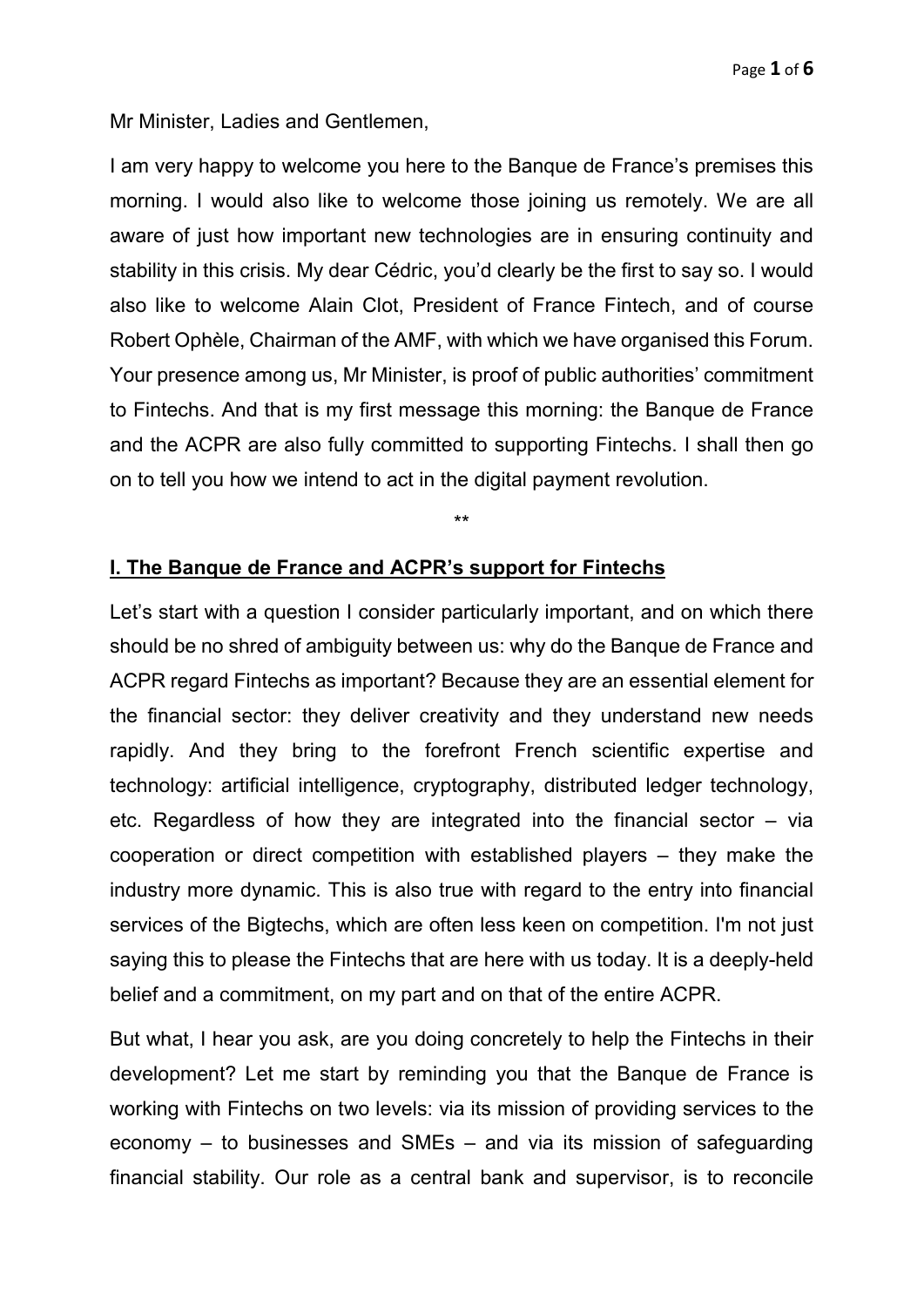confidence and innovation. If you would allow me to borrow a metaphor from the history of the railroads – which were originally a major innovation in the 19th century, but also one that was not without its risks – our role is to prevent the train from derailing and to make sure the passengers aren't afraid to get on board. We therefore need to encourage innovation but also ensure that people trust innovations.

At the Banque de France, we have taken various steps to promote innovation. First, we appointed a start-up correspondent at the national level [Maurice Oms], and we will soon have start-up correspondents in the regional French Tech capitals. The Banque de France's innovation laboratory, the Lab, is working with numerous actors in the field. This year, we inaugurated a new site in Singapore, one of the epicentres of the Fintech industry. And recently, Paris was selected alongside Frankfurt to house the European branch of the BIS's Innovation Hub.

At the ACPR, we are doing our utmost to facilitate contact with Fintechs at all stages. First, there is a single point of entry: the Fintech-Innovation Unit. Since 2016, it has met and advised between 100 and 150 project leaders per year, to help them flesh out the initial outline of their project before potentially submitting it for approval. The approval procedure has also been simplified with the creation of a digital portal, and we have adapted certain procedures to recent developments: introduction of a streamlined post-Brexit procedure in 2019, and of a simplified procedure for a large number of payment service providers (PSPs) in 2020. On top of this, in our day-to-day supervision, we apply the regulation using a proportional approach. For example, for small establishments, we allow a single individual to hold more than one key positions. To give another example, under the transposition of the second European Payment Services Directive (PSD2) in 2018, third-party payment service providers – which do not hold client funds – are subject to reduced annual reporting requirements. However, this proportionality does not mean being less demanding, especially with regard to the fight against money laundering. The general principle of "same activity, same rule" must apply. Indeed, it is in the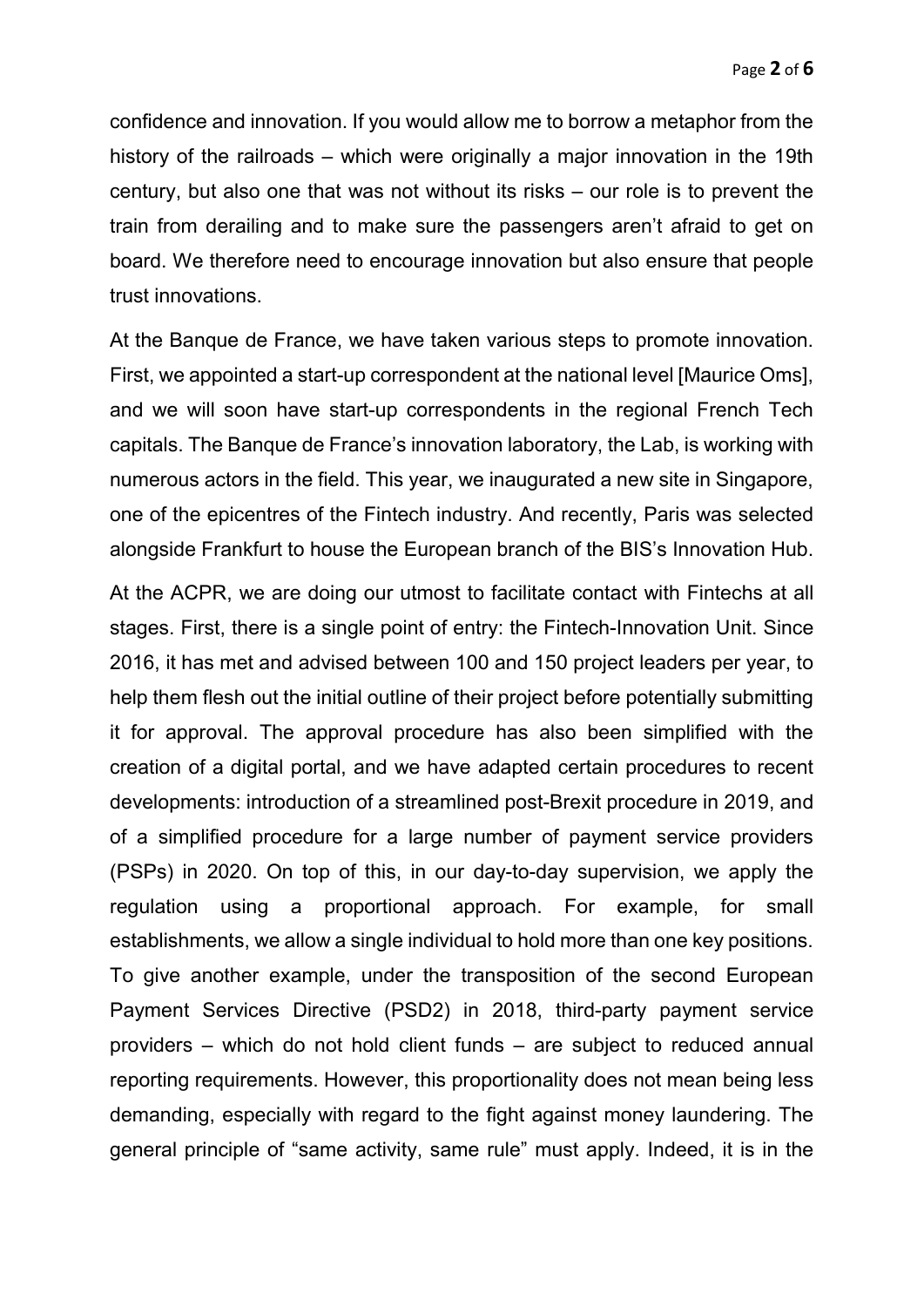Fintechs' own interest that we should help them to apply the regulatory framework.

We also want to help them when new rules are put in place. Under the PSD2 framework, the ACPR was the first European authority to grant authorisations for payment initiation and aggregation services. In total, it has authorised more than 20 actors to offer these new services since 2018. It has also worked to promote the development of open banking, by making sure that all actors can work together on the deployment of APIs.

The eight workshops this afternoon, led by experts from nearly all of the ACPR's directorates, are testament to the focus we place on teaching and informing. But if we can do even better, even more, tell us today.

I shall finish by focusing on the ACPR-AMF Fintech Forum which is what brings us here today. Created in 2016, it is a forum for exchange which we try to make as efficient as possible by setting up, where needed, targeted working groups to make concrete progress on key topics. The 2018 task force on artificial intelligence led to the publication of a first report, and in turn to the launch of experiments with volunteer players, which shall continue in new forms next year. This work is a first step towards the publication of principles of governance for AI algorithms. The working group on remote customer identification led to a number of regulatory changes this year. We are now supporting ANSSI's efforts to publish a framework so that these changes can be fully implemented. We have also set up two working groups with players from the crypto-asset sector. The first, which published its report last Wednesday, examines all anti-money laundering methods used by digital asset service providers: it highlights the potential of blockchain technology in transaction tracing, and sets out technical avenues for ensuring that electronic transfers meet the transparency requirements recommended by the FATF. The second aims to promote dialogue between digital asset service providers and banking players, to help cryptoasset entrepreneurs get access to the bank accounts and services that they need.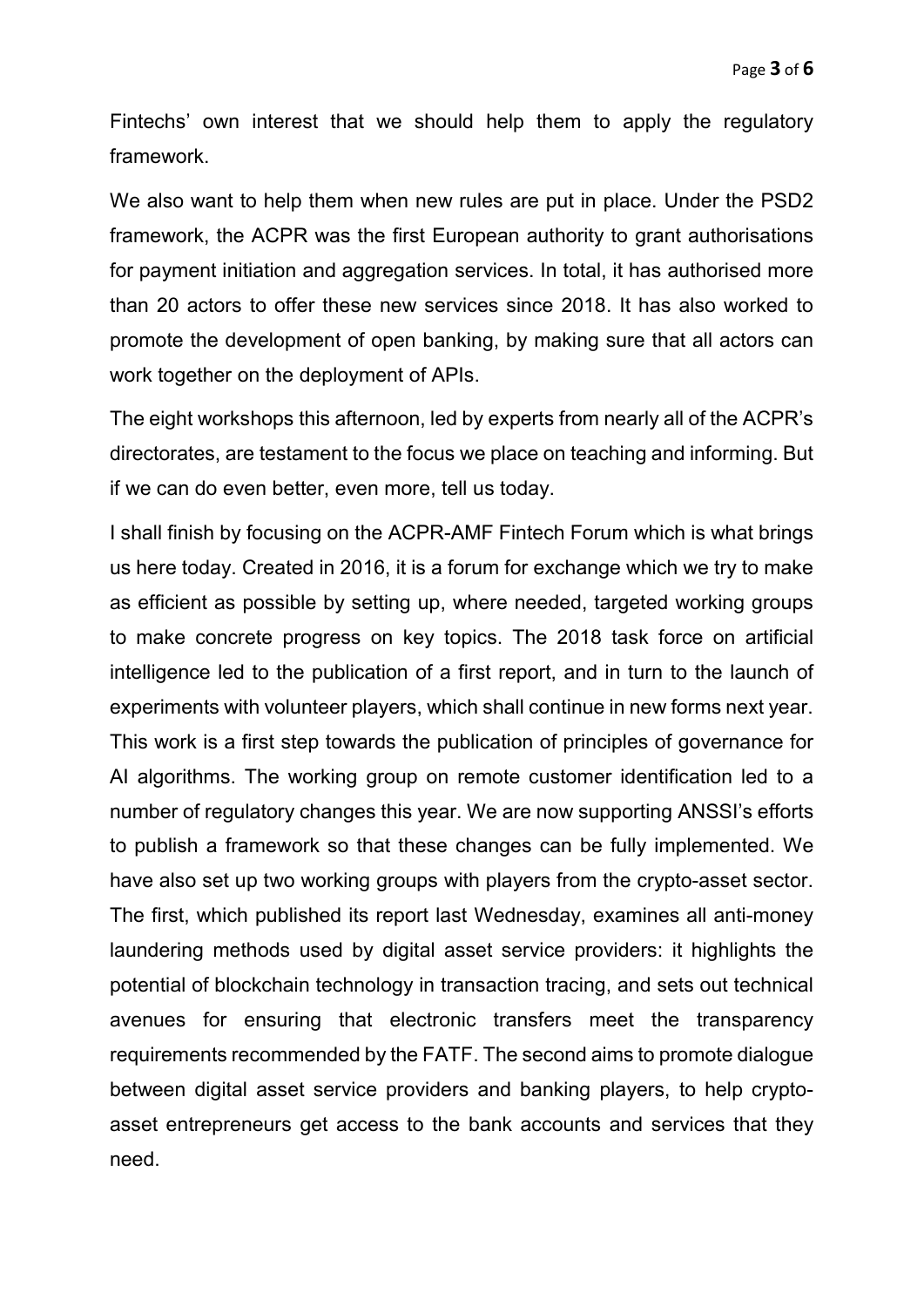## **II. The digital revolution in payments**

I would like to turn now to a subject that is closely linked to Fintechs: payments in the digital era. Innovations in the field of payments are disrupting the traditional split between central bank money and commercial bank money. People are using less and less cash, and therefore less and less central bank money, and more and more contactless payments. What is more, the European payment ecosystem has become extremely reliant on non-European players – today the global card schemes, and tomorrow the Bigtechs – with the result that it now has limited control over the management of personal data. In parallel, the rise of crypto-assets and above all of stablecoins means they could potentially try to replace central bank and commercial bank money, even though they offer none of the same guarantees in terms of liquidity, service continuity and neutrality.

In light of this situation, Europe needs to develop a payments strategy. I have often pushed for this over the past two years. Recently, we have made decisive progress thanks to the strong involvement of the ECB and the Commission. We now have to put this into action and "deliver" – this is urgent for the next two years. This strategy notably combines three elements:

1/ European regulation on stablecoins: on 24 September, the European Commission published its MiCA project, which in our view provides a good basis for reconciling innovation with consumer protection and financial stability.

2/ An acceleration on the European central bank digital currency (CBDC), the "digital euro". We haven't yet decided on it, but we need to be ready to decide if it becomes necessary, and as soon as it becomes necessary. The Banque de France was the first to start a programme of eight experiments on a **wholesale** CBDC, notably with a number of Fintechs, to improve the functioning of the financial markets and institutions. If necessary, the Eurosystem could decide to issue a **retail** CBDC to ensure the general public have access to central bank money, especially in countries where cash payments are in decline. The ECB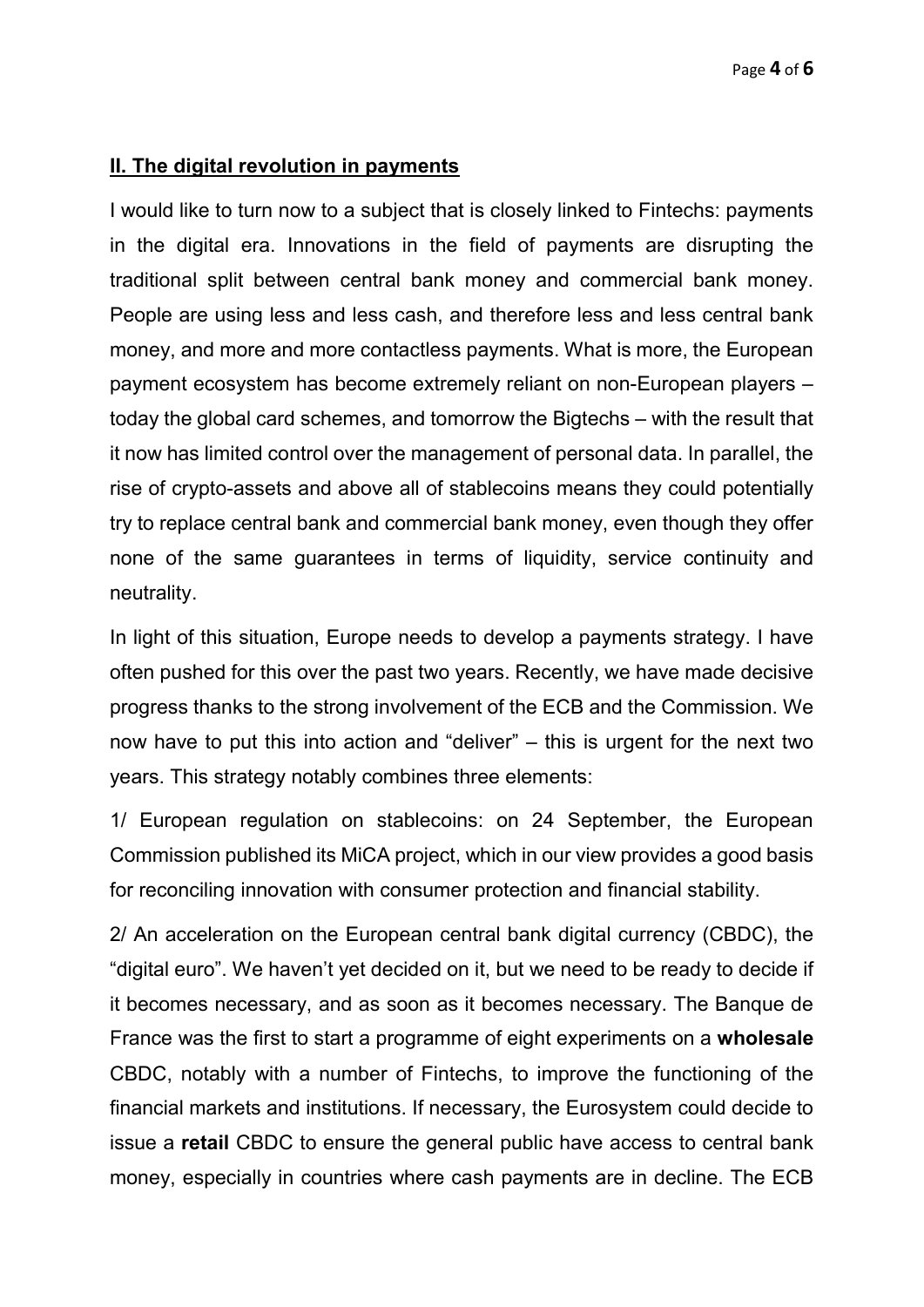has created a high-level task force whose report we published ten days ago. We will now launch a public consultation, starting today, examine all regulatory and technical issues, and begin experiments at the national central banks – the Banque de France will contribute actively to this. Between now and mid-2021, the Eurosystem will decide whether to launch a project for a digital euro, which would start with an investigatory phase. And while we're on the topic, let me just comment on the terminology used: you sometimes hear people talk about cryptocurrencies, but the term is a contradiction. You either have a currency, with all its functions and a public quarantee, or private crypto-assets. But there is no such thing as a cryptocurrency.

3/ A European mobilisation on private payment infrastructures thanks notably to the involvement of the major European banks in the European payments infrastructure (EPI) project. It is crucial that we go beyond the current national systems, and offer cross-border solutions together with a pan-European brand. There is no contradiction between the CBDC and the EPI. We could very probably need both. The BIS recently underlined this complementarity between public and commercial money in its report published on Friday. I would therefore like us to build a public/private partnership. The potential impacts on the banking industry and financial stability could be controlled using different means: for example, by having the retail central bank digital currency distributed by the banks, directly to individuals; and by limiting the amount of digital euro in circulation to prevent an excessive conversion of deposited commercial bank money into CBDC.

\*\*

In conclusion, I would like to repeat a conviction: Fintechs are no longer separate from the world of finance. They are transforming the practices of financial institutions, their relations with customers – we can see it clearly with payments – as well as their relations with supervisory authorities: new technologies are useful not only for improving crisis prevention and management, but also for optimising the work of the supervisor. We are talking